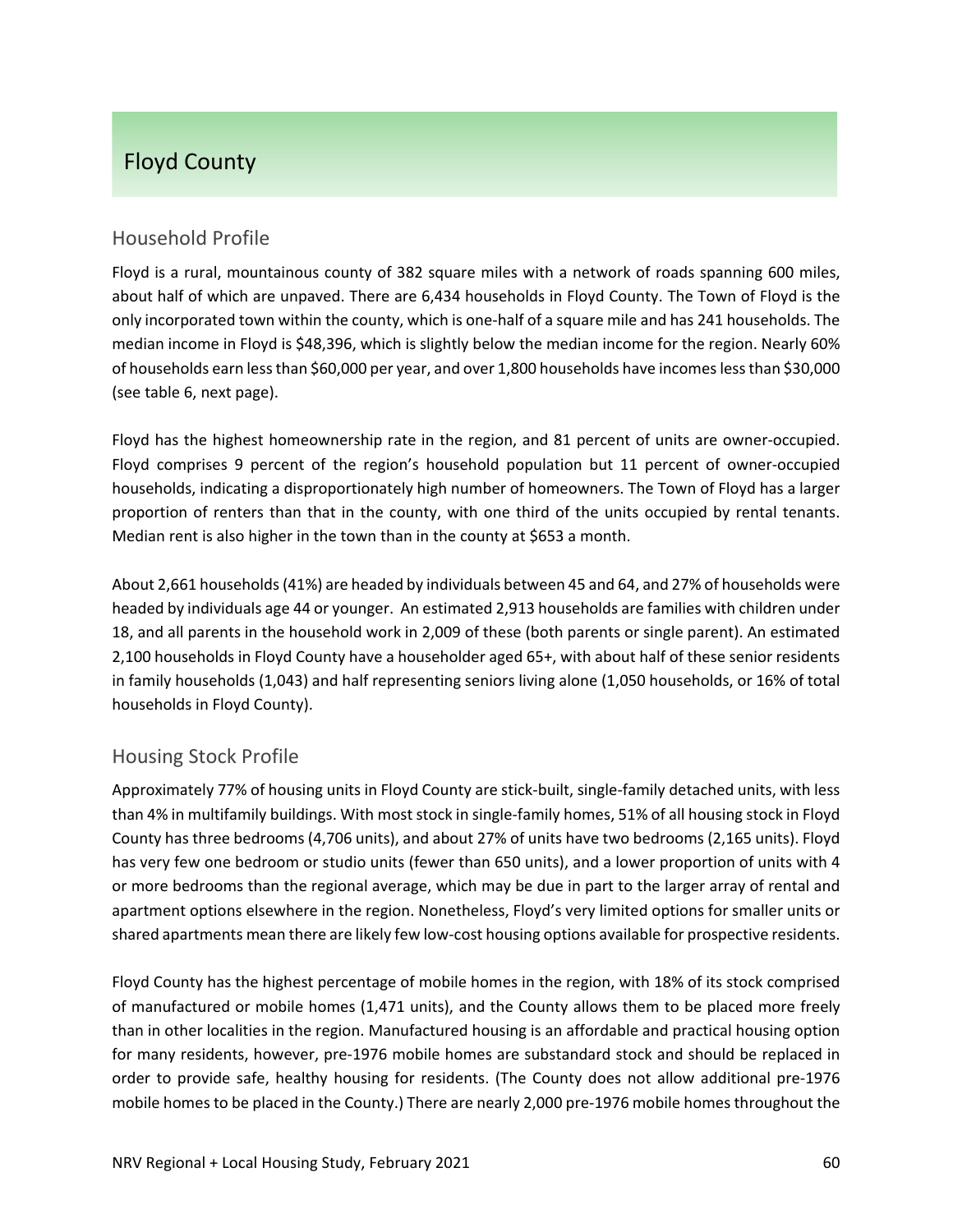New River Valley, approximately 21% of all manufactured and mobile home units. If this proportion is similar in Floyd, approximately 316 pre-1976 mobile homes likely exist in Floyd County and will need replacement.

Floyd County has the lowest gross rent in the region at \$611, but also the fewest rental units with only 1,154 renter households in the County. Median rent is higher in the Town (\$748), above median rent in the Town of Pulaski (\$628) and Giles County (\$713), although there are estimated to be only 100 rental units in the Town. At least 160 units in the County have no cash rent, which typically indicates arrangements of service in exchange for housing (caretakers, pastors, etc.) or families allowing relatives to live in a unit at no cost.

The median estimated home value for Floyd County is \$170,000, and \$210,900 in the town limits of Floyd according to ACS estimates. In recent years, median sales prices reported in the MLS sales data have been consistently higher than the median (owner estimated) value reported in the American Community Survey, with a median sale price of \$179,500 in 2018 and \$187,750 for Floyd County in 2019. Median days on the market and sale price indicate higher demand for housing in the Town of Floyd compared to the county.

Floyd and Montgomery counties have the highest percentage of homes aged less than 30 years old, with 41 percent of units built since 1990 and a median year built of 1984. Floyd also has a relatively high percentage of homes built prior to 1939 compared to the rest of the region and 14 percent.



Overall market vacancy in Floyd County falls within the 'healthy' range of 2‐7%, which usually means property owners and prospective residents can feel confident about successfully buying or selling a home in the county without the market moving too quickly or too slowly. Median days on market in 2019 was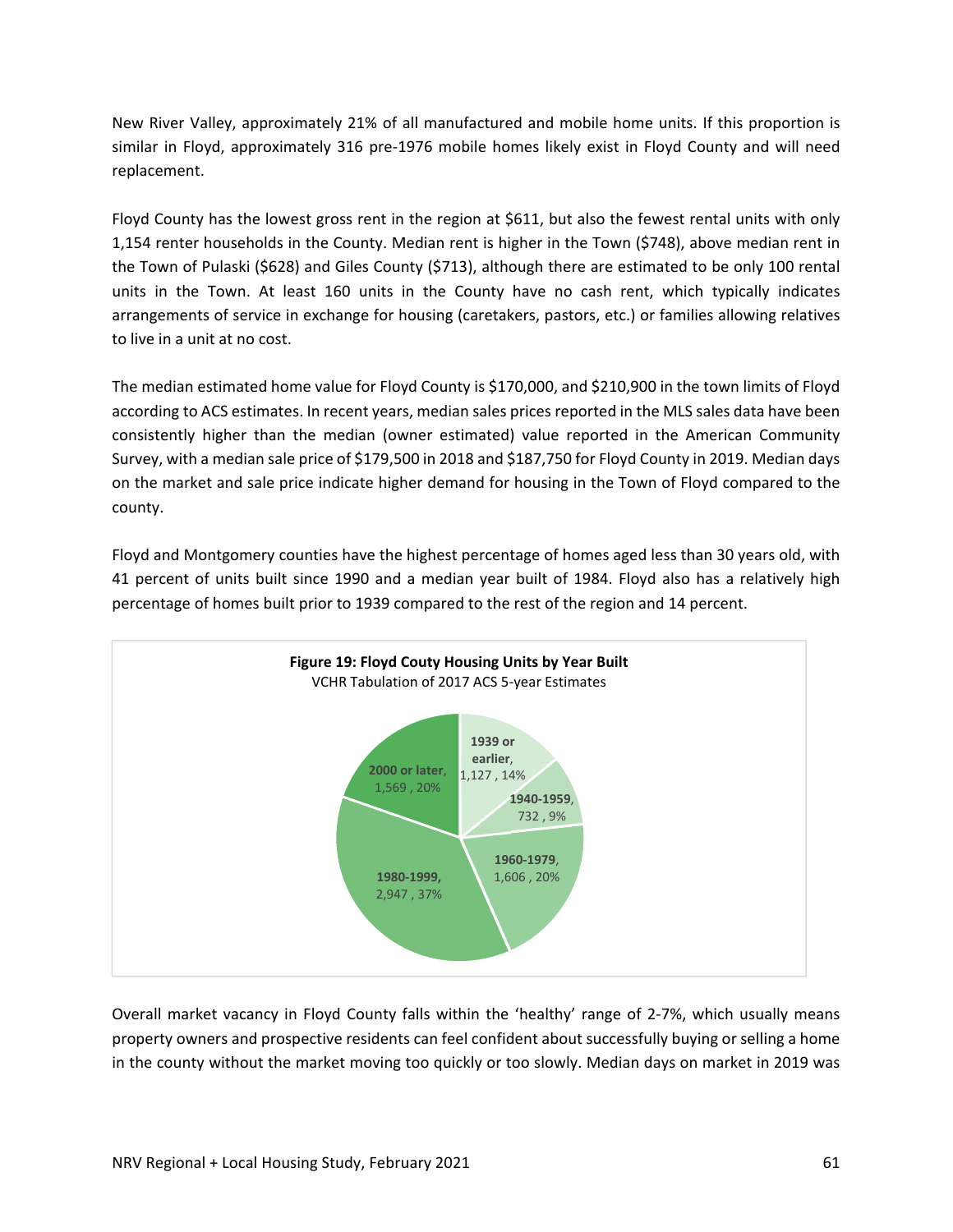36, which is also a healthy level similar to other areas of Virginia, although significantly higher than that for the extremely tight markets in other NRV localities.

Floyd County properties are highly varied from large tracts of mountain land with hunting cabins, to doublewides on remote 5‐10 acres, to older brick ranches; these non‐traditional properties can probably skew the Floyd County median days on market upward. Floyd County had the largest number of land sales of 25 or more acres in 2019, nearly double the transactions of the other localities in the NRV. According to the 2017 Census of Agriculture, there are 741 farms in Floyd County, made up of more than 110,000 acres. Forty-two percent of farms in the County are between 50-179 acres. These high-acreage land sales, made up in part by active farm land, require a particular type of buyer, and can therefore transact more slowly than typical single-family homes.

Floyd's public utilities play a critical role in housing development, as newly-created lots not served by public utilities must be at least two acres in size. Homebuyers seeking smaller lots or the proximity of Town amenities will have a smaller pool of options. Floyd's Public Utility Area (PUA) offers homes with smaller lot sizes, access to public utilities, and proximity to town amenities. The median sale price is 47% higher in areas served by public water than in the rest of the county. Median days on market is 36.5 for all properties served by public water, which includes all of town limits and a small portion outside the town.

#### Housing Pipeline & Plans

Recent building permit data (2018‐20) indicate Floyd has added roughly 30‐40 new stick‐built housing units per year, and an additional 30‐40 modular and manufactured homes per year (including replacements), a relatively consistent pace since the 2008 recession. Although no major subdivision or multi-family unit projects are currently planned, Floyd County is exploring several options for infill projects, housing rehab, and other initiatives to add a variety of housing options to the current stock of units.

### Housing Need

This section highlights the most prominent housing challenges and opportunities, but is not exhaustive. The types of challenges discussed this local profile are not limited to Floyd and influence communities throughout the region. As such, many of the opportunities and strategies are addressed by regional and partnership approaches. The Local, Partnership and Regional Strategies (separate document) detail opportunities and actions each jurisdiction can undertake to promote the health of our region's housing market and submarkets.

### Challenges

Floyd's economy is largely service based, with retail, hospitality, and food service comprising over 18 percent of jobs in the county. These jobs are historically low paying, with average annual pay under \$20,000. Workers in four of the top five job sectors within the county (Health Care and Social Assistance, Educational Services, Retail Trade, and Accommodation and Food Services) earn less than \$30,000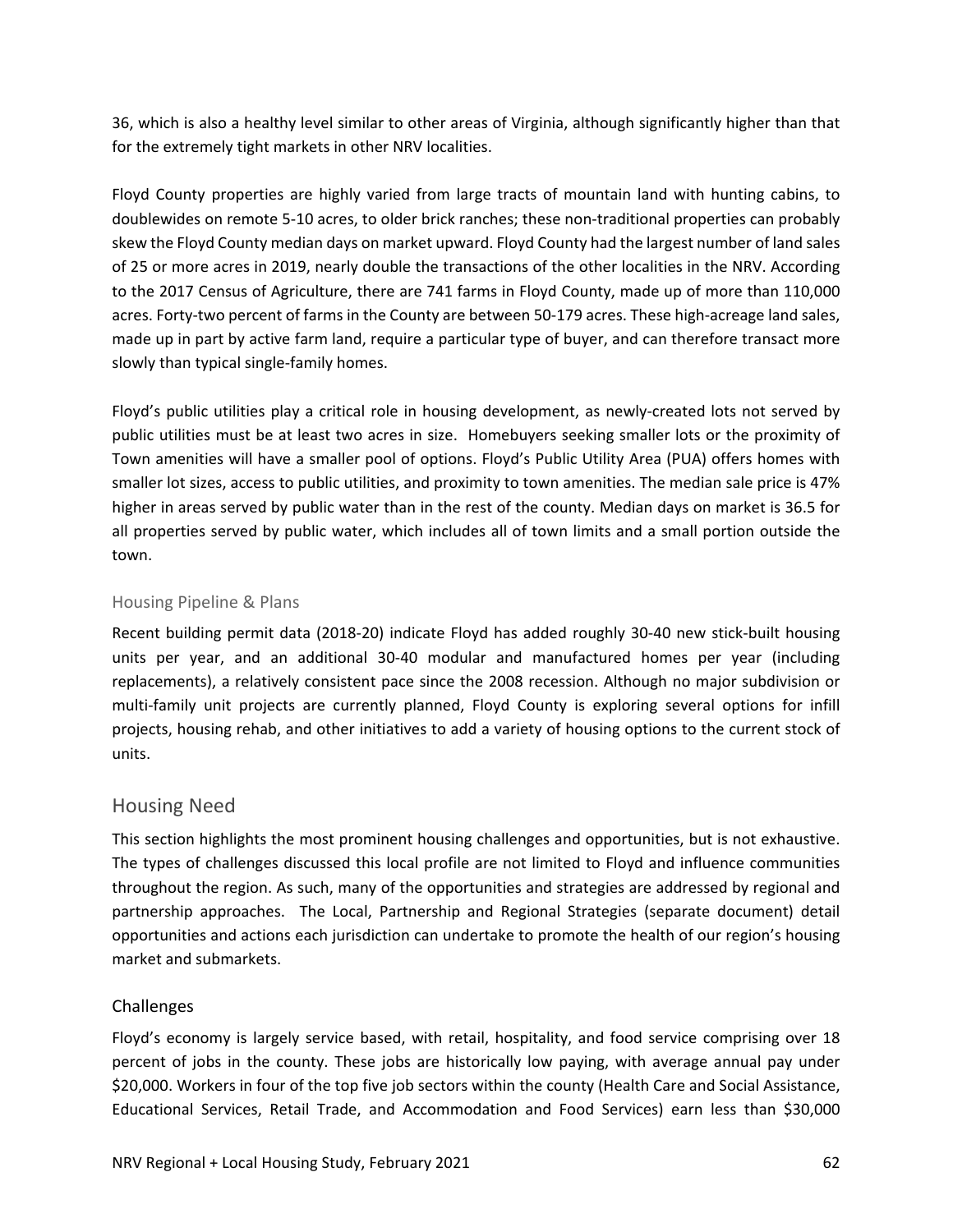annually. Many workers in these industries are unable to afford the median rent or homeownership costs without becoming cost-burdened (i.e., spending more than 30% of income on housing, which limits ability spend on other necessities

Floyd County has a relatively low percentage of "cost-burdened" households (14%), nonetheless costburdened households represent demand from current households for appropriate, affordable housing. Households are considered cost burdened when they spend more than 30% of their income on housing. Cost-burdened households often have to make choices between housing and other needs, e.g. food, clothing, medical care, transportation. The County's low rate of cost burden is due in part to its high rate of homeownership. Inherently, homeownership has more regulatory safeguards that prevent homebuyers from becoming cost-burdened at the time of purchase. Homeowners also face less housing cost increase over time and increases are more predictable. As many as 28% of County renters are cost burdened, compared to 15% of owners. Low‐income households with housing cost burdens will likely need income-restricted housing since they are often "crowded out" when they compete with higher income households for appropriate, affordable housing.

There are too few vacant rental units in Floyd to provide an exact vacancy rate; however, it is likely less than two percent, meaning that households seeking to rent struggle to find an appropriate, affordable unit. Floyd comprises 9% of the region's household population, but 11% of the owner‐occupied households and 5% of renter households, which could indicate a shortage of rental units. Although student households 'inflate' the regional renter population, Floyd has a lower proportion of renters than localities without large student populations (Pulaski and Giles).

There are nearly 1,530 vacant units in Floyd. Most vacant units (77.5%) are either held for seasonal, recreational or occasional use, or are long-term vacancies, as opposed to vacant for-sale or for-rent properties. Floyd County may have as many as several hundred long‐term vacant units, which can pose a challenge for the County since abandoned units can become a health and safety risk. Nonetheless, identification of these units may uncover an opportunity to improve them through CDBG Rehab funds as well as local tax incentives.

#### **Opportunities**

Locally based Citizens Telephone Cooperative started work on a county‐wide gigabit fiber installation project in 2019. Citizens projects that by the end of 2021, nearly 97 percent of Floyd County homes will have fiber access. High-speed broadband will significantly impact the county's ability to attract businesses as well as residents who are able to work from home in a rural setting.

A recently passed Townhome Ordinance enables the development of up to 12 housing units per acre on land served by public utilities if 50 percent open space is maintained. Habitat for Humanity was the first to take advantage of this new ordinance and will be constructing seven new townhomes just outside of